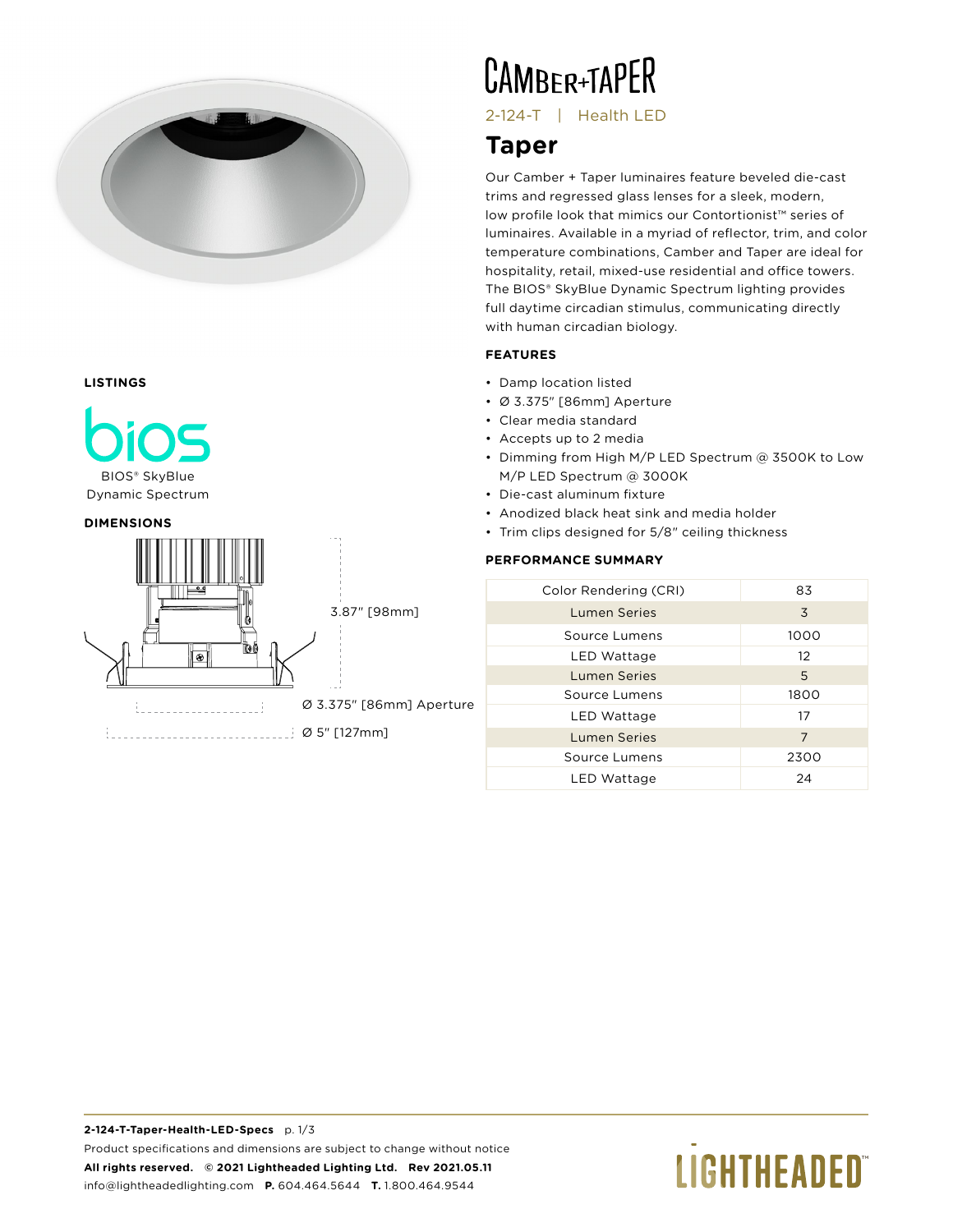## **CAMBER+TAPER**

2-124-T | Health LED

### **Taper**

**TAG TYPE**



#### **ORDER FORM**

**06** Bronze **11** Matte Nickel **CC** Custom Color<sup>1</sup> **3. REFLECTOR FINISH**

**01** White **04** Black **05** Matte Silver **06** Bronze **11** Matte Nickel **CC** Custom Color<sup>1</sup>

|                         |  | 2 | 3 | $\overline{4}$                   | 5 | 6 |  | 8 |  |  |  |
|-------------------------|--|---|---|----------------------------------|---|---|--|---|--|--|--|
|                         |  |   |   |                                  |   |   |  |   |  |  |  |
| 1. TRIM                 |  |   |   | <b>5. COLOR TEMPERATURE</b>      |   |   |  |   |  |  |  |
| 2-124-T Fixed Taper     |  |   |   | 35 3500K                         |   |   |  |   |  |  |  |
| <b>2. FLANGE FINISH</b> |  |   |   | 6. CRI, LUMENS, SERIES           |   |   |  |   |  |  |  |
| White<br>01             |  |   |   | 83 CRI, 1000lm, 3 Series<br>8310 |   |   |  |   |  |  |  |
| Black<br>04             |  |   |   | 83 CRI, 1800lm, 5 Series<br>8318 |   |   |  |   |  |  |  |
| Matte Silver<br>05      |  |   |   | 83 CRI, 2300lm, 7 Series<br>8323 |   |   |  |   |  |  |  |

#### **7. OPTIONAL MEDIA (2 MAXIMUM)**

- **EL** Elongating
- **FRO** Frosted
- **PER** Perimeter Frosted
- **HC** Honeycomb
- **SL** Solite Softening **SPDL** Spread

### **8. OPTIONS**

**EXT** Extensions Clips (Maximum 2")

### **NOTES**

**1** CC custom color requires consultation with Lightheaded sales personnel.

**2** Flange and reflector are a single piece and painted one color.

Module **BDY28** 28° Beam, BIOS-DY Dynamic Module **BDY40** 40° Beam, BIOS-DY Dynamic Module

**BDY20** 20° Beam, BIOS-DY Dynamic

**4. MODULE & BEAM SPREAD**

**00** Single piece flange & reflector<sup>2</sup>

### **2-124-T-Taper-Health-LED-Specs** p. 2/3 Product specifications and dimensions are subject to change without notice **All rights reserved. © 2021 Lightheaded Lighting Ltd. Rev 2021.05.11** info@lightheadedlighting.com **P.** 604.464.5644 **T.** 1.800.464.9544

# **LIGHTHEADED**